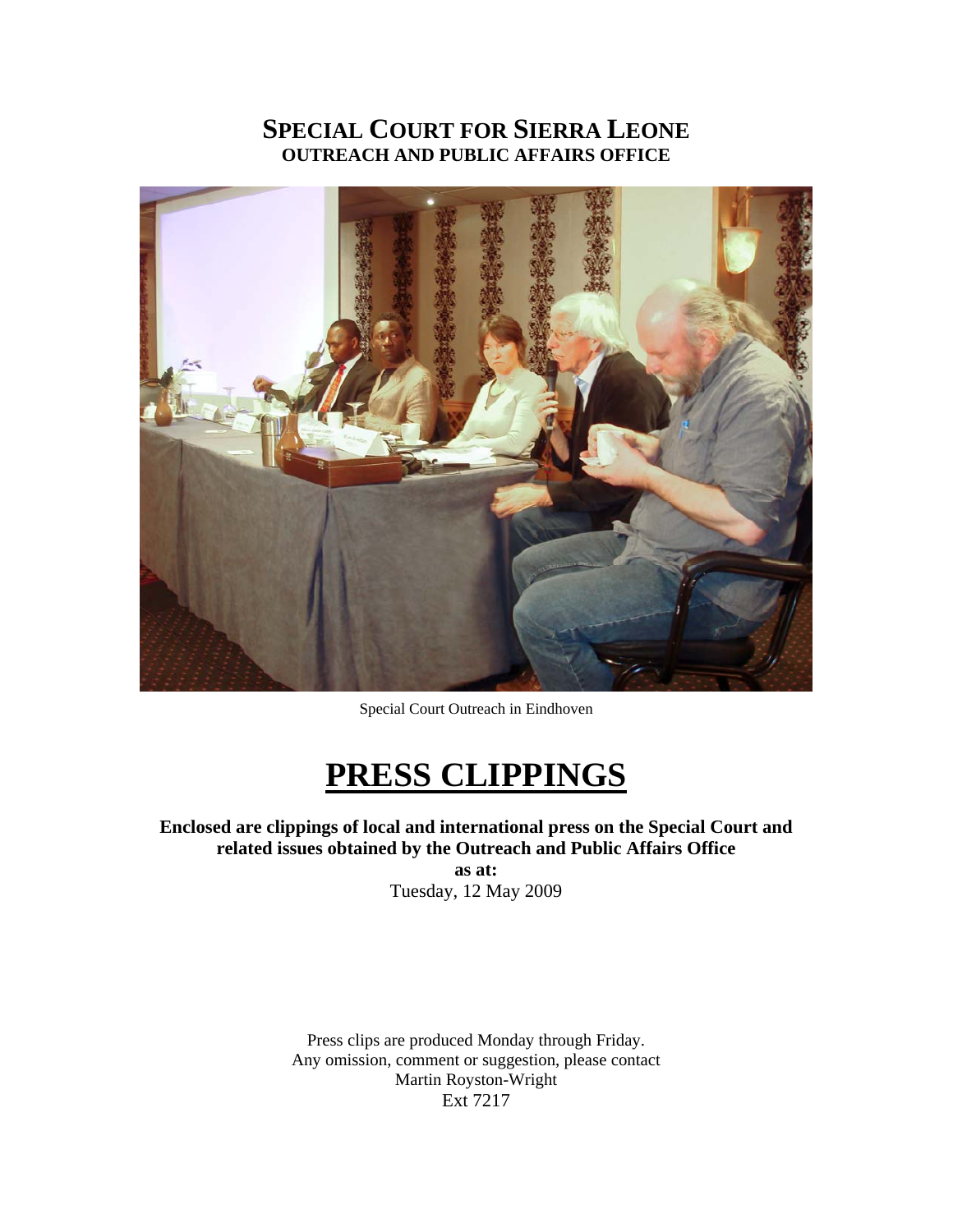| <b>Local News</b>                                                        |              |
|--------------------------------------------------------------------------|--------------|
| Free Lawyers Scheme for the Poor Launched in Sierra Leone / Awoko        | Page 3       |
| Freed West Side Boys Meet With HRCSL / Awoko                             | Page 4       |
| <b>International News</b>                                                |              |
| UNMIL Radio Coffee Break Clipping / UNMIL                                | Page 5       |
| UNMIL Public Information Office Media Summary / UNMIL                    | Pages 6-8    |
| Ankara Hosts international Symposium on Children in ConflictLaw / UNICEF | Pages $9-10$ |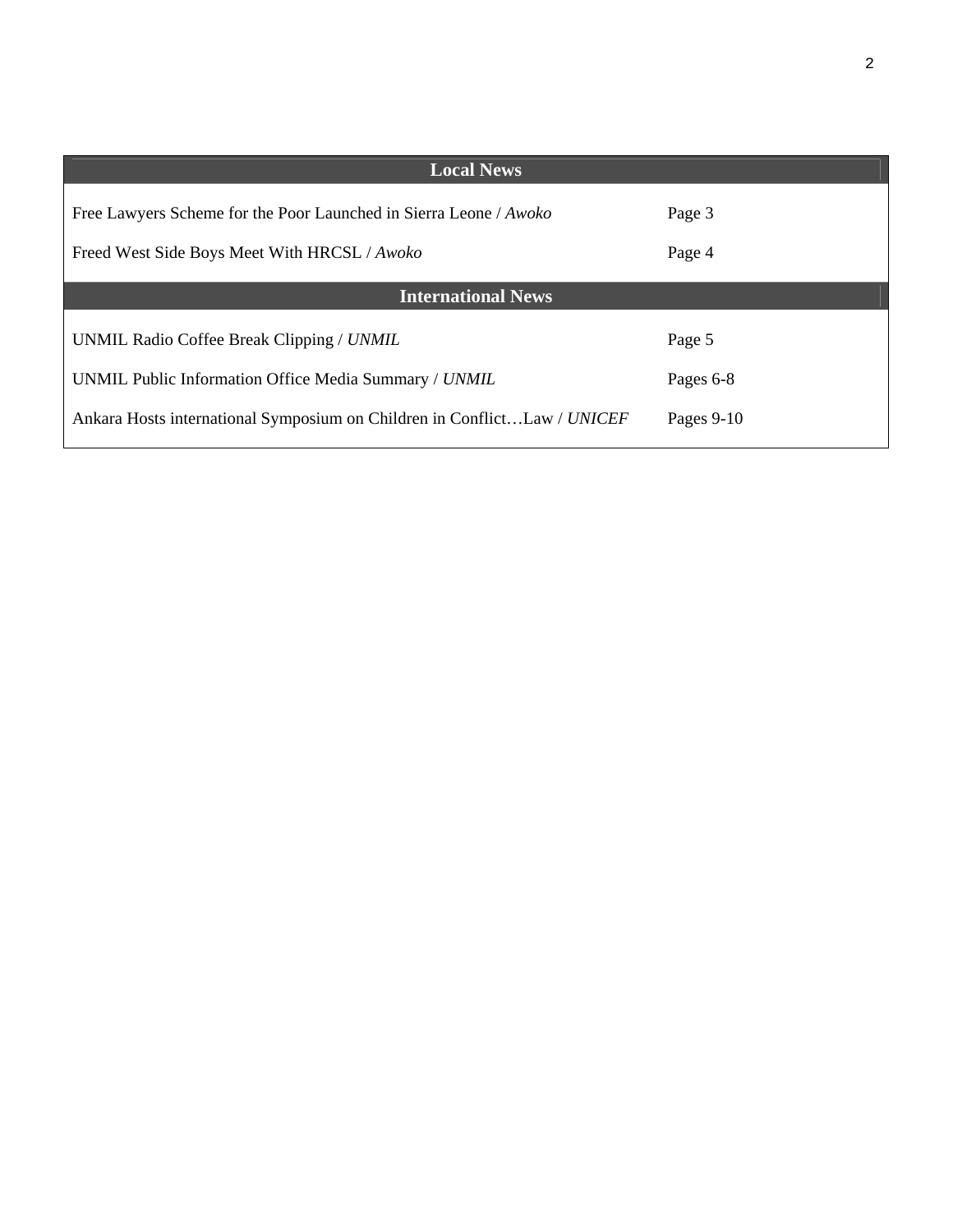#### Awoko Tuesday, 21 May 2009

# ee Lawyers Scheme for the Poor rra Leon STA

#### By Saidu Bah

The Sierra Leone Bar Association has officially launched a Legal Aid Scheme to provide free legal service to indigent citizen who do not have the means to pay for legal services and access to justice.

The free legal aid is available to persons whose disposable income and capital do not exceed a certain sum.

The objective of the legal aid scheme is to provide free legal aid services to persons who cannot reasonably afford private legal services and who have reasonable grounds for taking or defending the proceedings when the need arise

Legal aid scheme also gives advice either in writing or orally in conference on a legal problem or to represent the litigant in court or tribunal hearing for a high quality services to as many as possible, with a fixed expenditure to assist under privileged litigants to find alternatives from going to court.

Speaking at the official launching ceremony yesterday at the British Council Auditorium in Freetown the President of the Sierra Leone Bar Association Fio Edwards Esq. said the essence of the legal aid scheme is to help the poor and under privileged to access justice, which came as a result of the

formation of a Human Right Committee at the Bar Association.

He expressed gratitude to the Bar and its partners like the United Nations Development Programme and the Justice Sector Development Programme for making the project a reality and hoped other partners will support the legal aid scheme.

Leon Jenkins-Johnston properly explained about the scheme and its back ground which started in July 2008.

He noted that UNDP funded the legal aid project with th sum of Le 192,000,000.00 One Hundred and ninety tw million Leones.

He however lamented that implementation of laws in Sier Leone is lacking.

Statements were made by represen atives from UND JSDP and Justice Patrick Hamilton while the Solicitor Gener launched the legal aid scheme; the ceremony was chaire by Joseph F. Kamara Esq.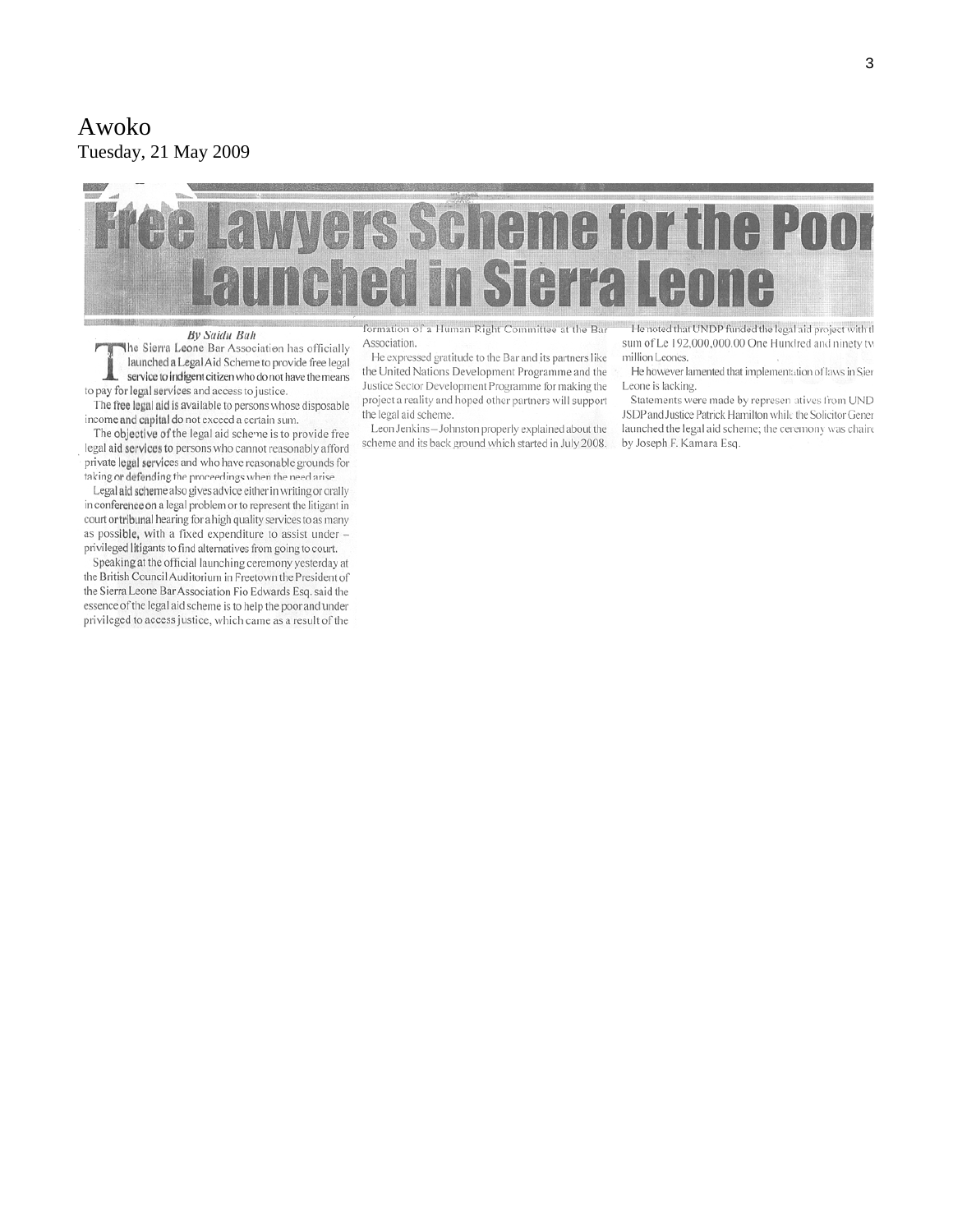#### Awoko Tuesday, 21 May 2009

# **Freed West side ho**

By William Freeman<br>Nour out of seven West side boys that were released from prison on the 28<sup>th</sup> April 2009 have made a courtesy call on the Human Rights Commission of Sierra Leone(HRCSL) to express their thanks and appreciation for the role the commission played in their release.

The Four men were led by the National Coordinator of Prisons Watch, Mambu Feika. In his presentation Mr. Feika stated that his organization has done its best to advocate for the release of the former soldiers but the Human Right Commission is the right body to handle the welfare of the released soldiers.

The four men were Samuel Kargbo aka Sami Raga, Mohamed Bangura aka Med Ghost, Foday Kamara-2 and Osman Sesay. They were released together with three others namely Foday Kallay, Mohamed Bangura and Alhaji Fofanah.

Explaining their plight to members of the Commission, one of the men said they suffered in prison for nine good years and now that they have been released they want to engage themselves in something developmental to enable them reintegrate in society.

The former soldiers told the Commissioners that they were ready to rejoin the army again to serve the nation if only their concerns are met. They all stated clearly that everything about them including their families have gone backward and would want the commission to help them regain their lives in society. In response, the Chairman of the Human Right Commission, Mr. Edward Sam gave some sort of courage to the boys stating that society has changed over the years and the country is now in a peace building process. He encouraged the West side boys to be patient

as the Commission will try as best as possible to address the matter. He told them to contribute to the peace building process.

The Vice Chairperson of the Commission said she is happy that at last the right thing has been done with the release of the seven Ex-soldiers. "Now that you are free men you have a lot to contribute to society" she added.

Commissioner Rev. Moses Khanu also advised the men to be patient while the commission tries to engage various stakeholders in addressing their issue.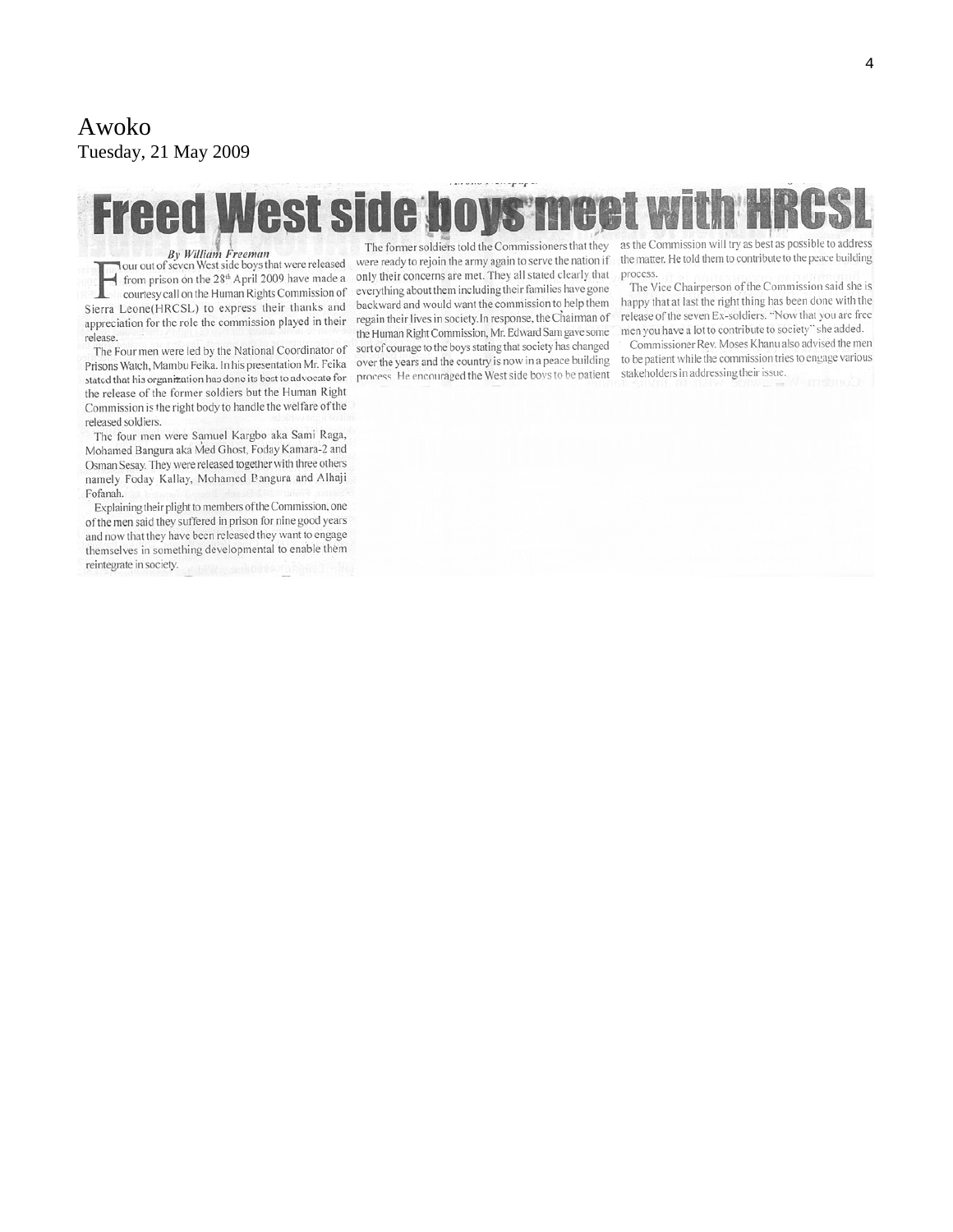# UNMIL Radio Coffee Break Clipping

Monday, 11 May 2009

Also on Coffee Break, Courtenay Griffiths-Head of Lead Defense Council for Former Liberian President Charles Taylor has expressed disappointment over the R98 motion filed by the chamber judge in The Hague not to allow ample time to the defense to prepare witnesses for its defense trial. He termed the action to set the trial date to June 29 instead of August as requested by the defense council as a miscarriage of justice that might likely produce a verdict lacking credibility and with no concerns for resources to conduct a fair trial, adding that the right to fair trial was being curtailed by the June 29 trial date. He said the defense had requested that one of two approaches requiring the judge to get rid of all unnecessary allegations and focus on real issues in line with the robust approach had been denied by the court which insists on relying on evidence that were not strong enough to convict Mr. Taylor. In addition, the lead defense council said the judge had not clarified that the entire case was about aiding and abetting, only intended to conform to joint criminal enterprise which involves more than one person being found guilty for one crime. He at the same time lamented that the prosecution had been unable to set the proper nature of the case which claims that Mr. Taylor terrorized civilians in the region. Counsel Griffiths dispelled reports of the ICC requesting its tribunal being used for the Charles Taylor trial in The Hague as a flimsy excuse by the court to speed up the trial in The Hague, as the accused had not requested in the first place to go on trial there. Counsel Griffiths said although the defense council is not in the business of resulting to judicial disobedience, it will continue to employ the court to change the June 29 trial date to August for the defense to have much time in building its case as new witnesses are expected to appear at the trial. He wants Liberians to closely follow up the trial to see the quality of evidence being put forth against their former President.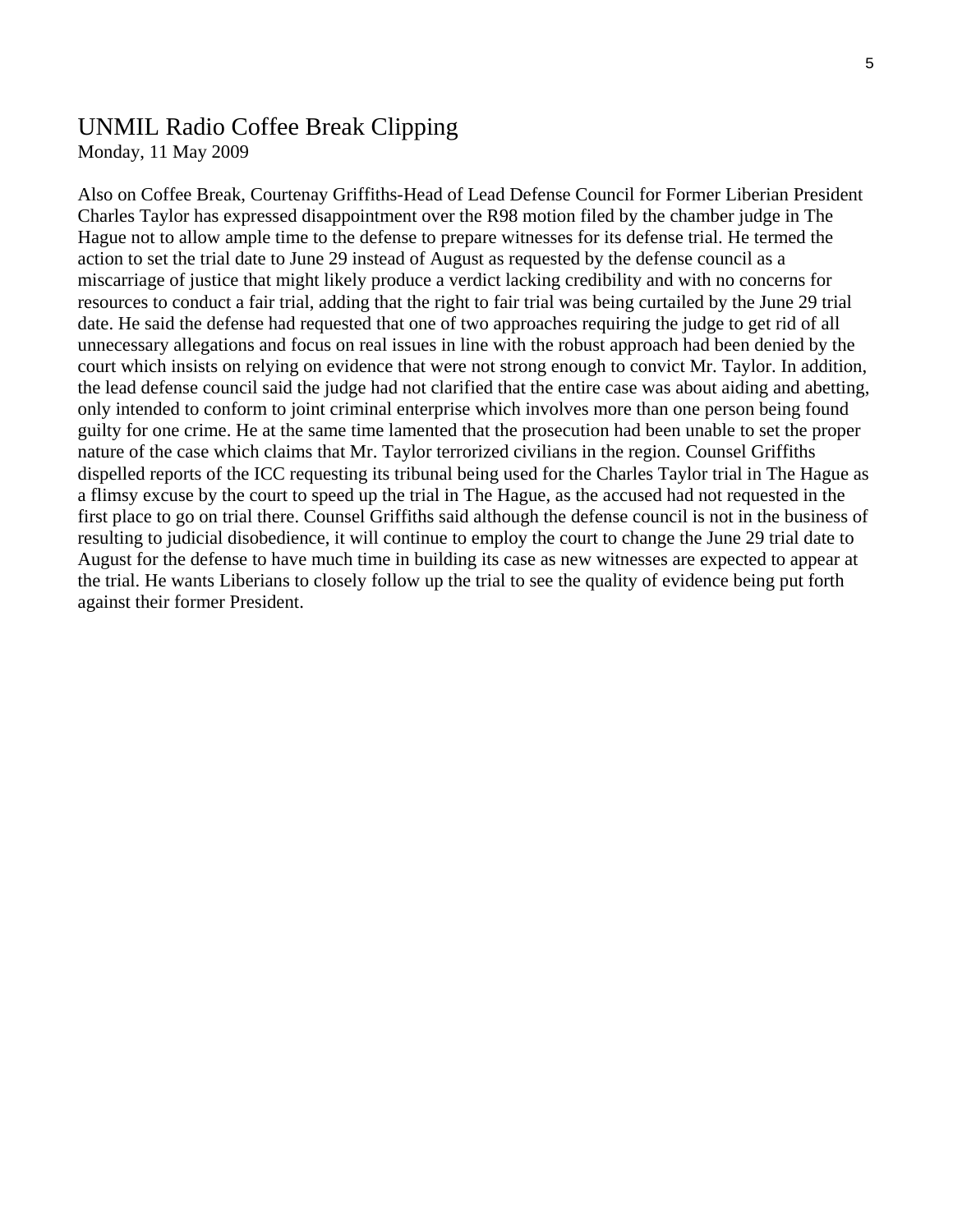

United Nations Mission in Liberia (UNMIL)

## **UNMIL Public Information Office Media Summary 11 May 2009**

*[The media summaries and press clips do not necessarily represent the views of UNMIL.]* 

### **International Clips on Liberia**

# **Liberian President drops in on Florida Schoolchildren**

By CHRISTINE ARMARIO

TAMPA, Fla. (AP) — Fidgety boys and girls in school uniforms gawked as the sport utility vehicles rolled up. Teachers snapped pictures; bodyguards stood watch and Liberia's female president stepped out of a car at a Tampa preparatory school.

Florida is not a hub for Liberian immigrants and most students at Berkeley Preparatory School knew little about the West African nation weeks ago. But they began studying up on the country after learning Africa's first democratically elected female head of state, Ellen Johnson Sirleaf, would visit.

On Friday, a school chorus sang "Let there be peace on Earth" as the smiling leader clapped and posed for photographs in her traditional green dress and shawl.

David A. Straz Jr., an honorary consul to Liberia whose daughter attends the school, helped arrange the visit. Sirleaf was heading to Florida anyway to deliver next weekend's commencement address at the University of Tampa.

# **International Clips on West Africa**

# **Guinea junta chief promises to reform army, seeks help**

By Saliou Samb

CONAKRY (Reuters) Mon May 11, 2009 - Guinea's military leader said on Sunday he would reform the armed forces, seen as a major cause of insecurity in the poor West African country. Captain Moussa Dadis Camara took power in the world's biggest bauxite exporter in a bloodless coup last December, but in April his authority was challenged by a group of soldiers who were later arrested on suspicion of plotting to overthrow him.

He is battling to maintain stability in the face of rising antipathy toward the army after reports of rights abuses by soldiers, including accusations of robbery, extortion and rape by witnesses cited in a Human Rights Watch report last month.

#### **Local Media – Newspaper**

**LISGIS Releases 2008 Census Final Results - Legislature Set to Pass Threshold Bill**  (The Informer)

- The government of Liberia through the Liberia Institute of Statistics and Geo-Information Services (LISGIS) has officially released the final results of the 2008 National Population and Housing Census.
- Releasing the results at a news conference Friday, the Chairman of the Census Commission, Planning and Economic Affairs Minister Amara Konneh disclosed that the total population of Liberia stands at 3,476,608 as of the night of March 20/21, 2008.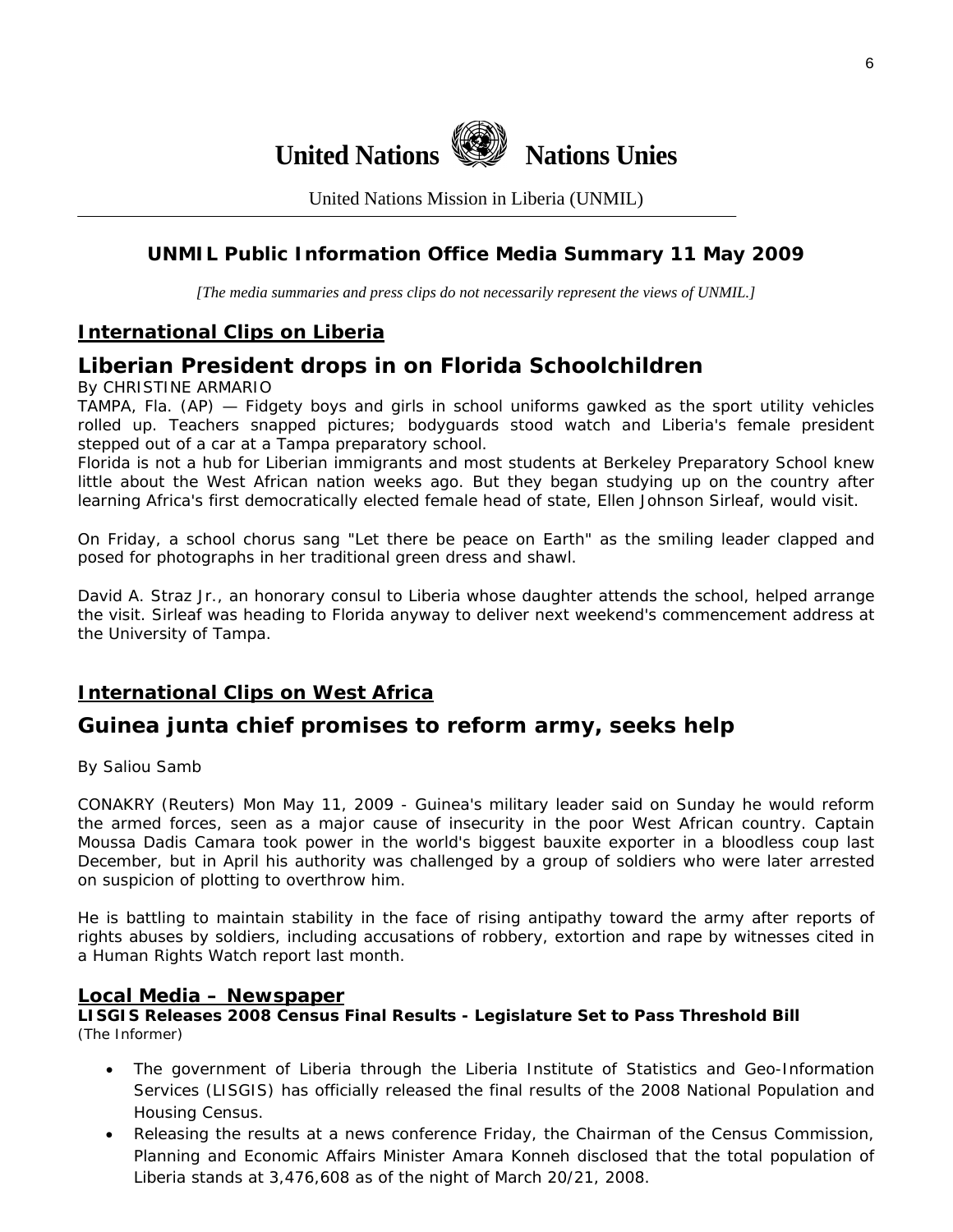- With the announcement of the final census result it is now believed that the National Legislature will set the population threshold. They had argued that they will not pass the bill unless the final result of the census is released.
- Article 80 (d) of the Liberian Constitution mandates the Legislature to set a population threshold right after the conduct of the national housing and population census.

#### **Liberia, Nigeria in firm Diplomatic Exchanges over US\$0.52 million seized from businessman**

(The Monitor, New Democrat, Liberia Journal, Public Agenda, The Independent, The News, Heritage)

- Media reports say diplomatic consultations are currently taking place between the Liberian and Nigerian Governments aimed at putting to rest the controversy concerning the seizure of more than half a million United States dollars from a Nigerian businessman
- Chief Valentine Ayika was arrested at Liberia's main airport in 2006 while entering the country with the over half million United States dollars reportedly strapped around his body, a claim the accused has since denied. The government said it got a tipoff from Nigerian intelligence that Ayika, an alleged international drug pusher, was en route to Liberia, and was apprehended upon arrival at the airport with the huge sum of money.
- However, The Informer and the New Democrat newspapers said the Nigerian Ambassador to Liberia along with a letter from the Nigerian Attorney General contradicted the Liberian Government's claim that the confiscated US0.52m from a Nigerian was in consultation with and endorsement of the Nigerian Government.
- Reports attributed by the Nigerian Government in the newspapers said that government had demanded the return of the money.

#### **Tension builds up over Eviction of Residents of Ducor Community**

(The Informer, New Democrat and The Analyst)

- Tension is reportedly building up following efforts by the Government seeking the removal or eviction of the residents of the Ducor Community from the area to give way for the renovation of the Ducor Palace Hotel by the Libyan Company.
- Most media outlets including *The Informer* and *The Analyst* newspapers suspect a potential for violence as the residents are refusing to be vacated because, according to them, they legally obtained the land.

#### **Liberian Government Suffers US\$11M Budget Deficit**

(Daily Observer)

• The Government of Liberia (GOL) has suffered US\$11 million budget shortfall for fiscal year 2008/09, Finance Minister Augustine K. Ngafuan has disclosed. The budget deficit, according to Minister Ngafuan, is due to the global financial and economic crisis and delays by the National Legislature in ratifying certain major concession agreements that would have accrued revenues to Government.

# **Local Media – Star Radio** *(News monitored today at 09:00 am)*

#### **Government Says Over 2.3 Million Liberians Live below Poverty Line**

- The Government has announced that sixty-eight percent of Liberians approximately 2.3 million are living in abject poverty, surviving on less than US\$1 a day.
- Announcing the final results of the 2008 National Population Census, Planning and Economics Affairs Minister Amara Konneh said these Liberians were facing extreme hardship, especially for people in the Western and South-eastern regions of the Country.
- Minister Konneh stressed that it was crucial for Government to direct its efforts to plan and implement development projects to zero down poverty.
- Meanwhile, the census result has put the population of Liberia at 3.4 million, a decrease of 0.4 percent from the preliminary figures of 3,489,072.

*(Also reported on Truth F.M., Sky F.M. and ELBC*)

#### **Government Commences Survey of "Contentious" 11-Acres Rock Hill Land**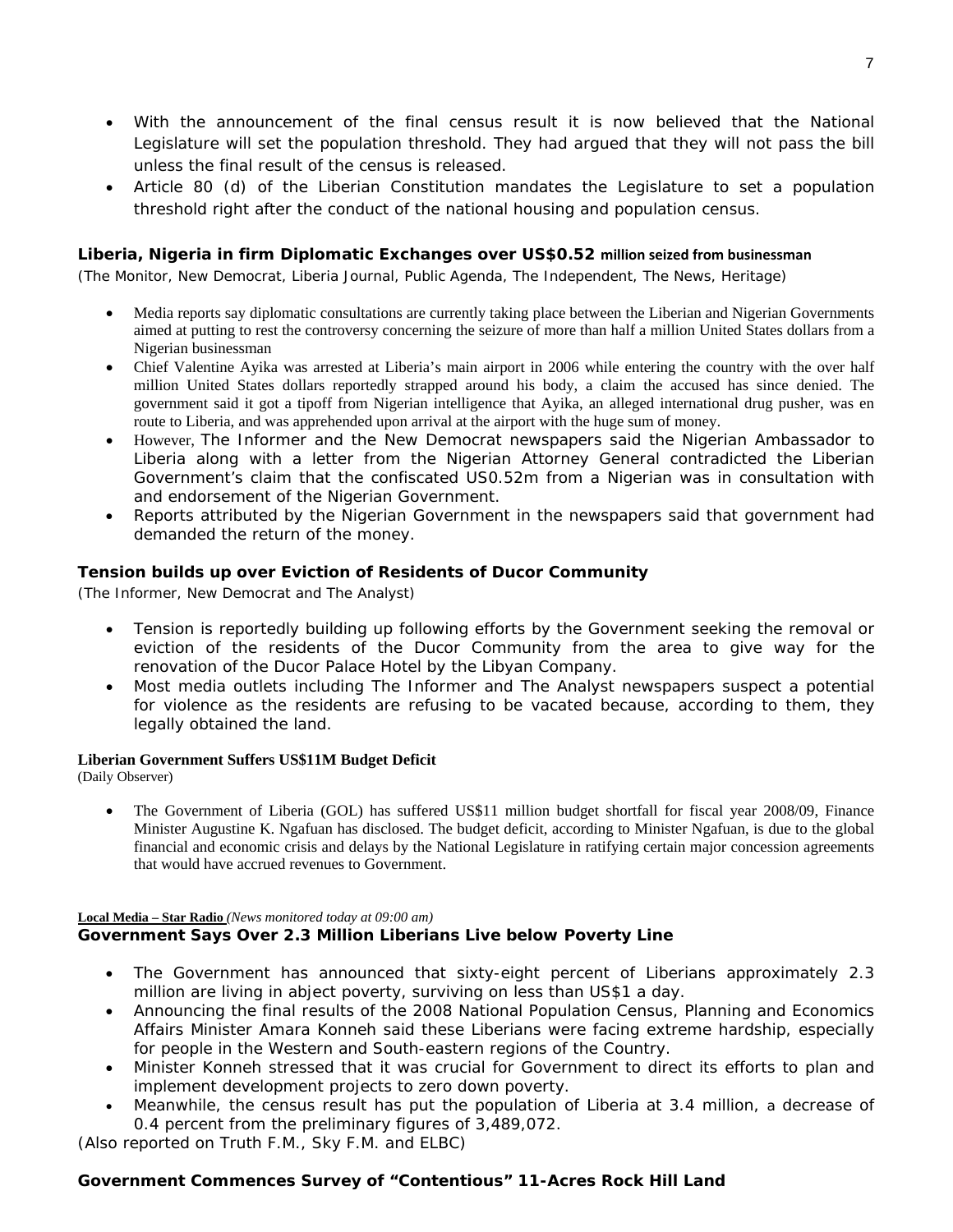- The Government has begun conducting a survey of the land residents of Rock Hill Community and the Ducour Palace Hotel management are tussling over.
- The survey of the eleven acres of land commenced at the weekend by a team from the Ministry of Lands Mines and Energy but residents of the community say they will not give credence to the ongoing exercise terming it as "illegal.
- The survey is expected to be completed in 10 to 14 days.

*(Also reported on Truth F.M., Sky F.M. and ELBC*)

#### **Finance Minister Optimistic of Presenting 2009/2010 Budget to Legislature Today**

- The Finance Ministry says it hopes to present a proposed 2009/2010 National budget to the Legislature today.
- Finance Minister, Augustine Ngafuan said all the technical details have been completed and has been send to the President for her input.
- Minister Nguafuan said following the President's input the budget would be submitted to the Legislature for scrutiny and subsequent approval.

*(Also reported on Truth F.M., Sky F.M. and ELBC*)

#### **President Sirleaf Secures Re-commitment from U.S. Millionaire**

- President Ellen Johnson Sirleaf has secured re-commitment from American millionaire and philanthropist, David A. Straz Jr. to complete the construction work on the Sinje Technical College in Grand Cape Mount County.
- An Executive Mansion release issued in Monrovia said the decision to provide financing for the project was part of an understanding reached between the President and Mr. Straz in return for honouring an invitation to address this year's commencement convocation of the University of Tampa, Florida.

#### **Several Institutions, Individuals Win PUL Awards**

- The Press Union of Liberia on Sunday issued its 2008-2009 awards to several media institutions and individuals to climax the celebration of World Press Freedom Day.
- Star Radio was named the News and Information Station of the year, while the New Democrat newspaper and Power TV were named the Newspaper of the year and TV Station respectively.
- The "Truth Breakfast Show" remains the Talk show of the year for the second time running, while Truth FM's Zenu Miller was named Newscaster of the year. Star Radio's Judicial and Legislative reporters - Bruce Boweh and Julius Kanubah - were also named Judicial and Legislative reporters of the year among others..

 $******$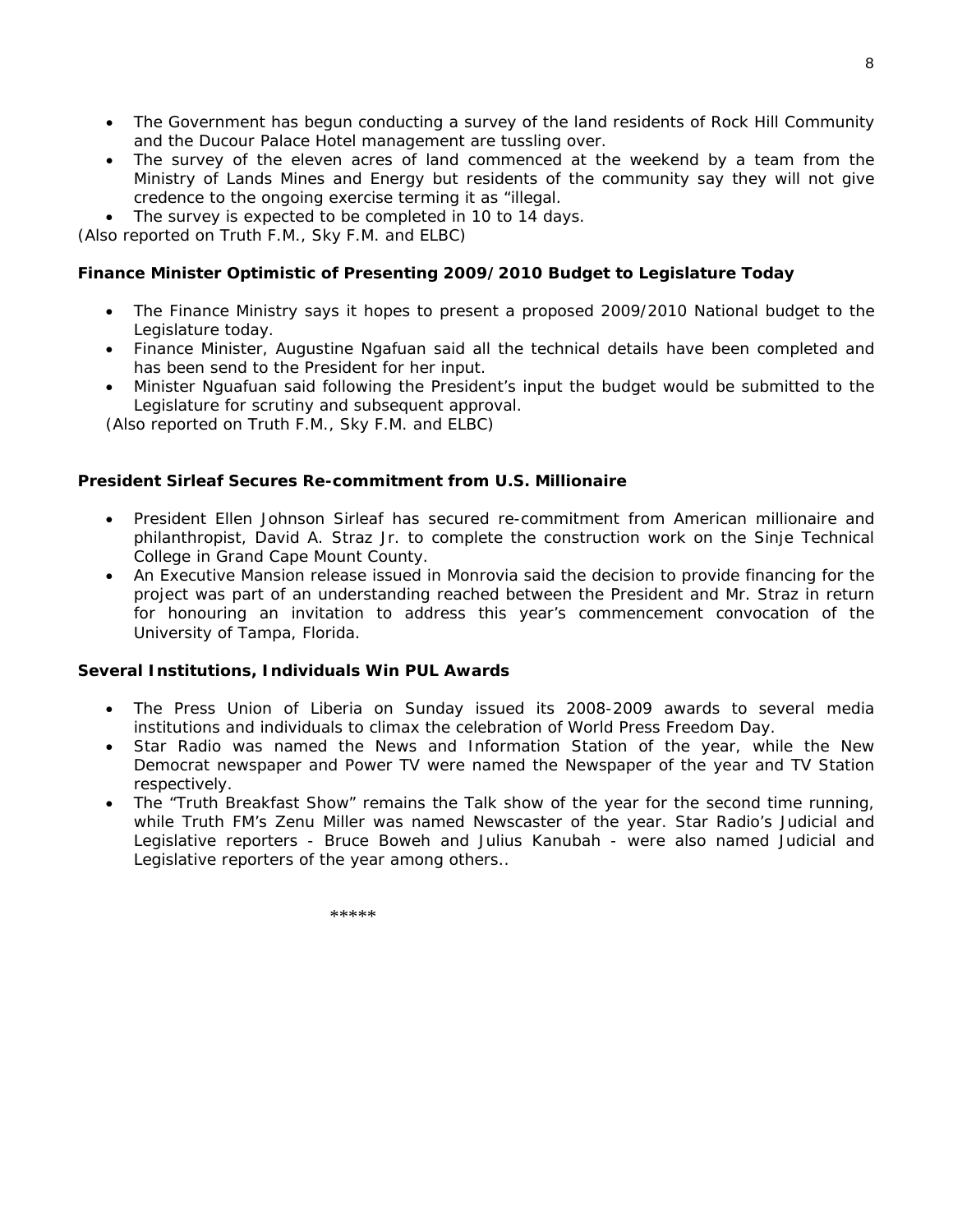## UNICEF Monday, 11 May 2009 Press Release

#### **Ankara hosts international symposium on children in conflict with the law**

ANKARA, Turkey, 11 May 2009 – Experts from four continents have recommended that all countries set up national child-information systems to identify children at risk, as well as the risks they face. The recommendation was made in the concluding statement of a three-day international symposium on children at risk and in need of protection, which took place recently in Ankara.

The symposium, held 27-29 April, was organized by the Turkish Parliament and the Turkish National Police with technical support from UNICEF. 'Children in Conflict with the Law' was its main theme.

Participants included academics, judges, public officials, psychologists and other experts from countries as far apart as Azerbaijan, Germany, Montenegro, the Netherlands, Oman, Serbia, Sudan, Turkey and the United States.

#### **Child-friendly justice systems**

"The issue of children at risk is one of the most important social issues of our age, and we must all face up to it together and find solutions," declared the Speaker of the Turkish Grand National Assembly, Köksal Toptan. Prime Minister Recep Tayyip Erdogan and five other Turkish Government ministers also sent messages of support.

"If society looks at the child in conflict with the law as a criminal machine, then we will drive him deeper into crime," noted the General Director of the Turkish National Police, Oguz Kagan Köksal.

Earlier, UNICEF Representative in Turkey Reza Hossaini had spoken of the need to put the UN Convention on the Rights of the Child (CRC) into practice.

"On the 20th anniversary of the Convention, we need to renew our commitment for a child-friendly and child-specific justice system for children. This should include specific legislation, specific institutions and trained personnel," Mr. Hossaini argued. He went on to underline the point that "a successful justice-forchildren programme should have a strong preventive component."

#### **1 million child detainees**

Over a million children worldwide are thought to be in detention – notwithstanding governments' obligation to ensure that children are only detained as a measure of last resort and for the shortest appropriate period of time.

Most of these children have been involved in minor or petty crimes and are first-time offenders. Typically, they have not been convicted but are awaiting trial in detention centres where they are likely to be beaten, painfully restrained and subjected to humiliating treatment. Contrary to the CRC, detention of children with adults remains routine in many countries.

The President of the Special Court of Sierra Leone, Renate Winter, emphasized that good laws are not enough and that governments must provide the means to implement them.